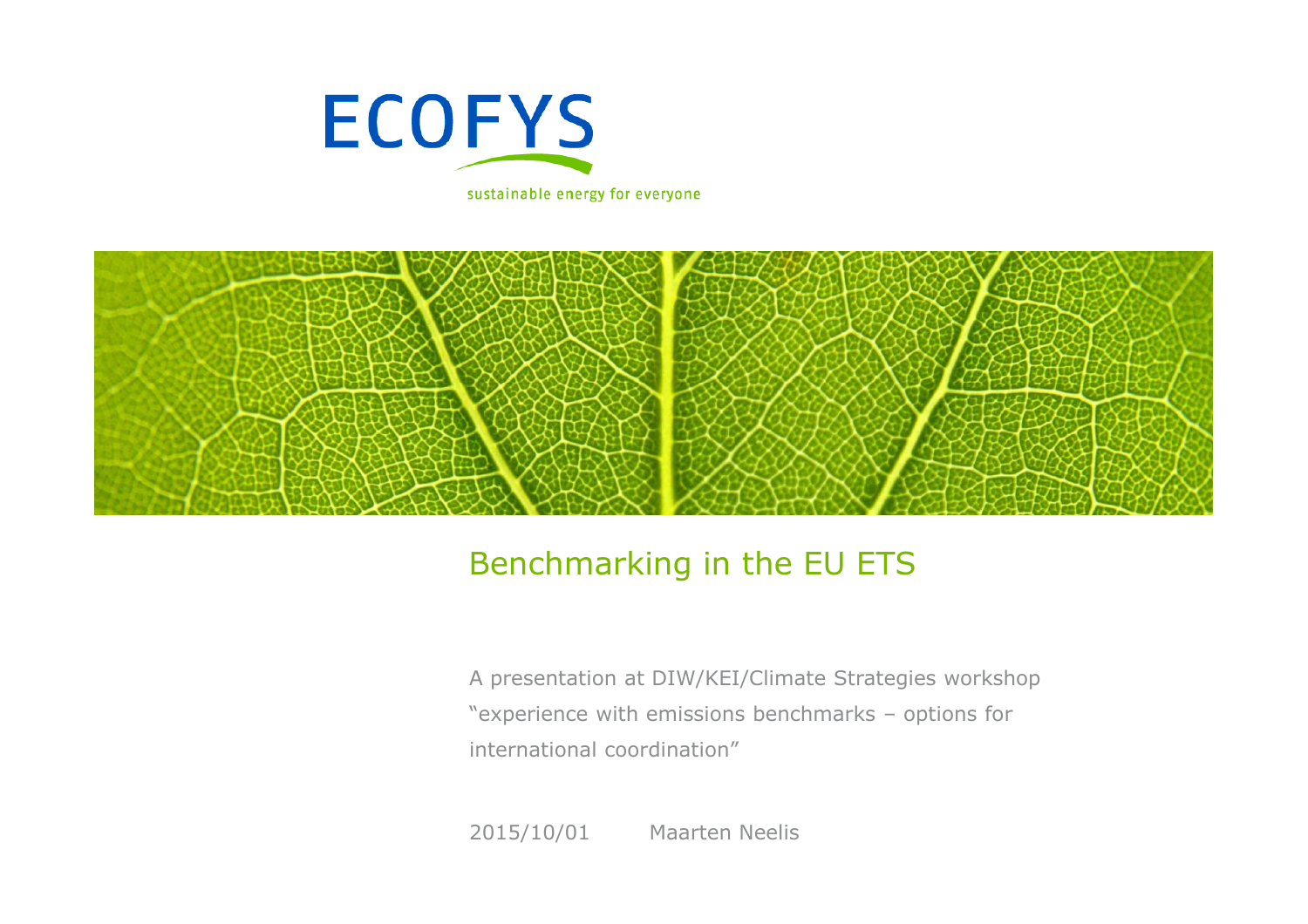### 2009 – 2011 arguably an heroic effort

| 5.6.2009                                                                                                                           | EN              | Official Journal of the European Union                                                                                                                                                           | $L$ 140/63 |  |  |
|------------------------------------------------------------------------------------------------------------------------------------|-----------------|--------------------------------------------------------------------------------------------------------------------------------------------------------------------------------------------------|------------|--|--|
|                                                                                                                                    |                 | DIRECTIVE 2009/29/EC OF THE EUROPEAN PARLIAMENT AND OF THE COUNCIL                                                                                                                               |            |  |  |
|                                                                                                                                    |                 | of 23 April 2009                                                                                                                                                                                 |            |  |  |
| amending Directive 2003/87/EC so as to improve and extend the greenhouse gas emission allowance<br>trading scheme of the Community |                 |                                                                                                                                                                                                  |            |  |  |
|                                                                                                                                    |                 | (Text with EEA relevance)                                                                                                                                                                        |            |  |  |
|                                                                                                                                    | EN<br>17.5.2011 | Official Journal of the European Union                                                                                                                                                           | L $130/1$  |  |  |
|                                                                                                                                    |                 | П                                                                                                                                                                                                |            |  |  |
|                                                                                                                                    |                 | (Non-legislative acts)                                                                                                                                                                           |            |  |  |
|                                                                                                                                    |                 |                                                                                                                                                                                                  |            |  |  |
|                                                                                                                                    |                 | <b>DECISIONS</b>                                                                                                                                                                                 |            |  |  |
|                                                                                                                                    |                 |                                                                                                                                                                                                  |            |  |  |
|                                                                                                                                    |                 | <b>COMMISSION DECISION</b>                                                                                                                                                                       |            |  |  |
|                                                                                                                                    |                 | of 27 April 2011                                                                                                                                                                                 |            |  |  |
|                                                                                                                                    |                 | determining transitional Union-wide rules for harmonised free allocation of emission allowances<br>pursuant to Article 10a of Directive 2003/87/EC of the European Parliament and of the Council |            |  |  |
|                                                                                                                                    |                 | (notified under document C(2011) 2772)                                                                                                                                                           |            |  |  |
|                                                                                                                                    |                 | (2011/278/EU)                                                                                                                                                                                    |            |  |  |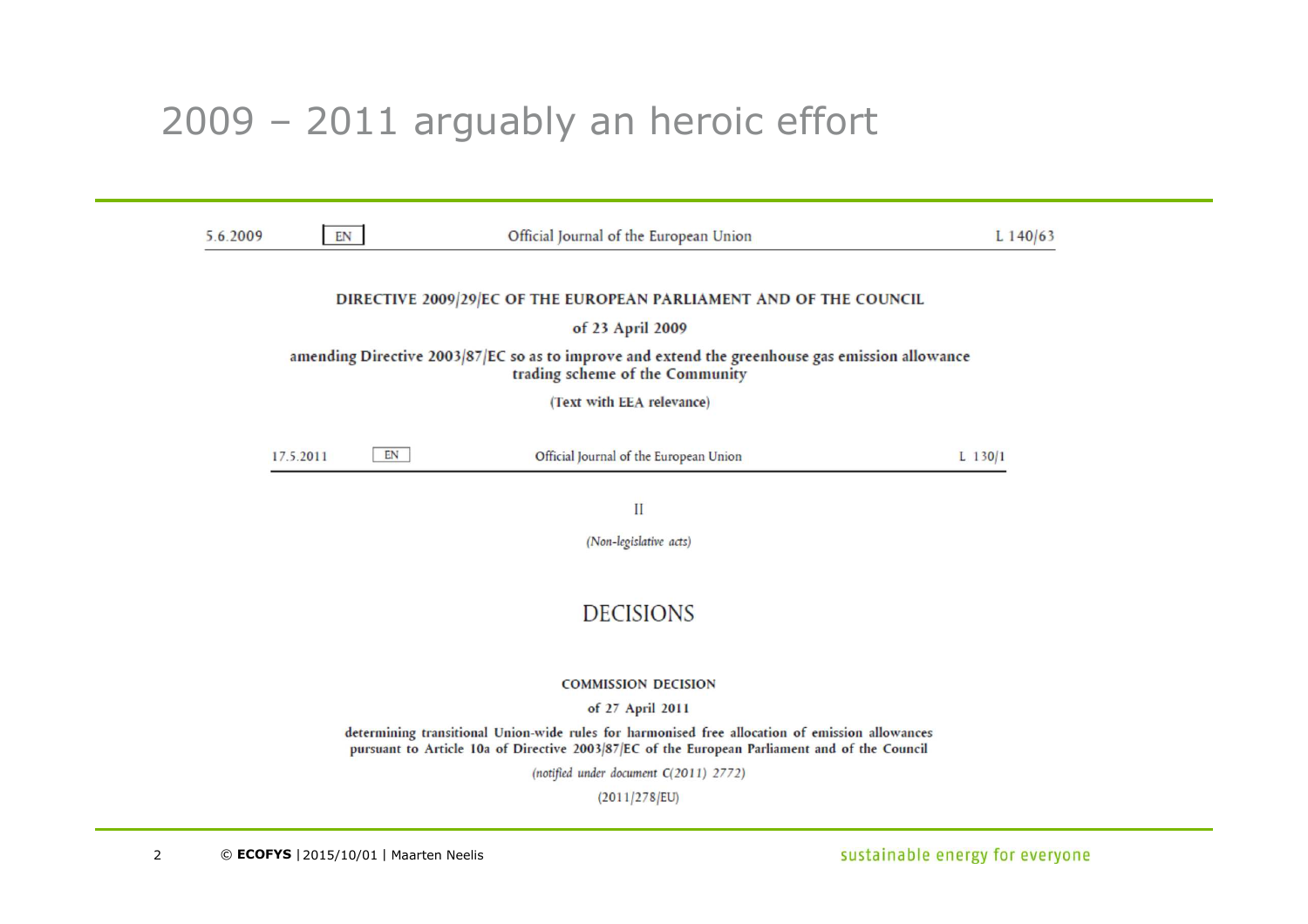# Distribution of allowances in the EU ETS changes drastically as of 2013

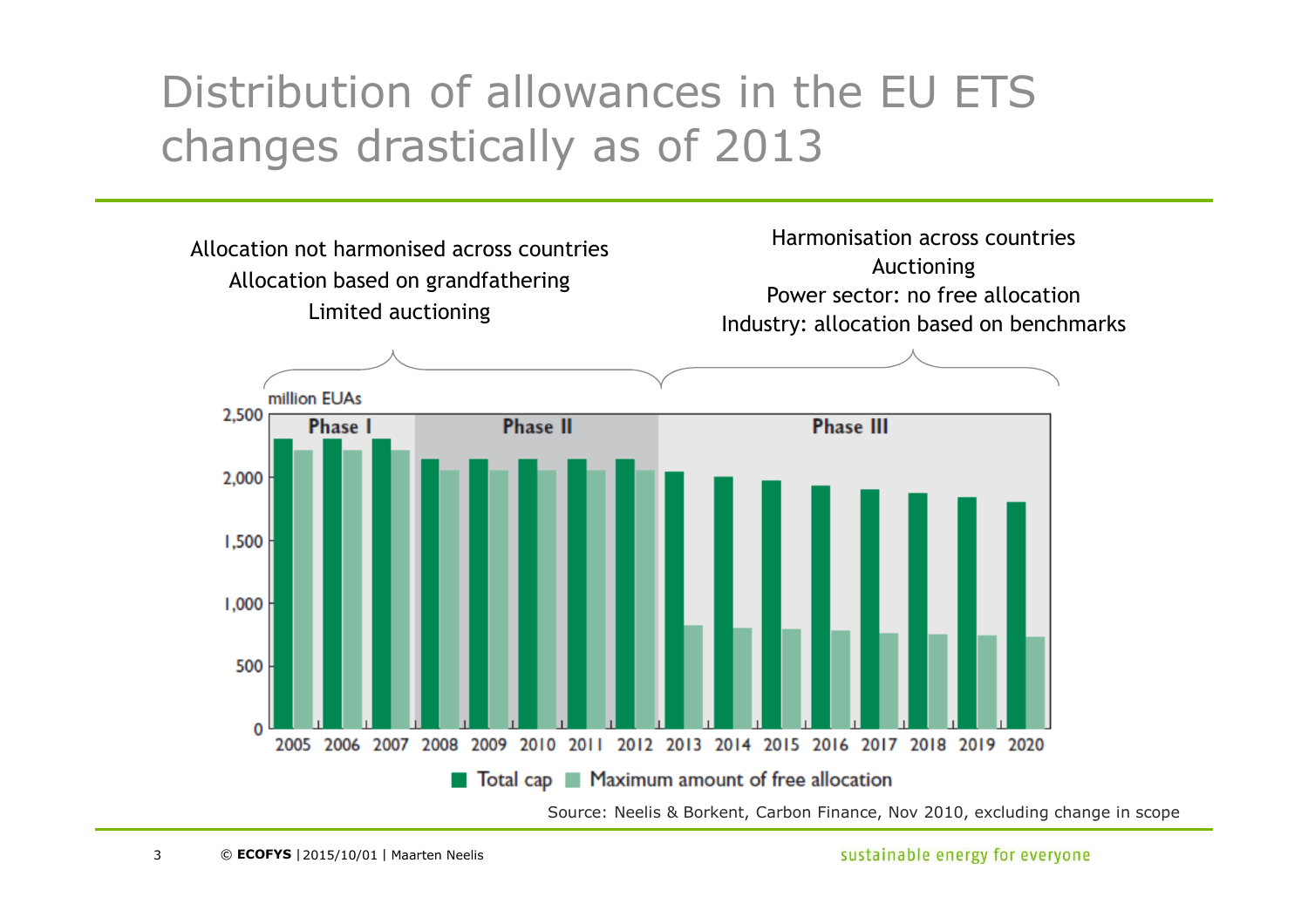# There are 52 product benchmarks covering  $\sim$ 75% of industrial ETS emissions

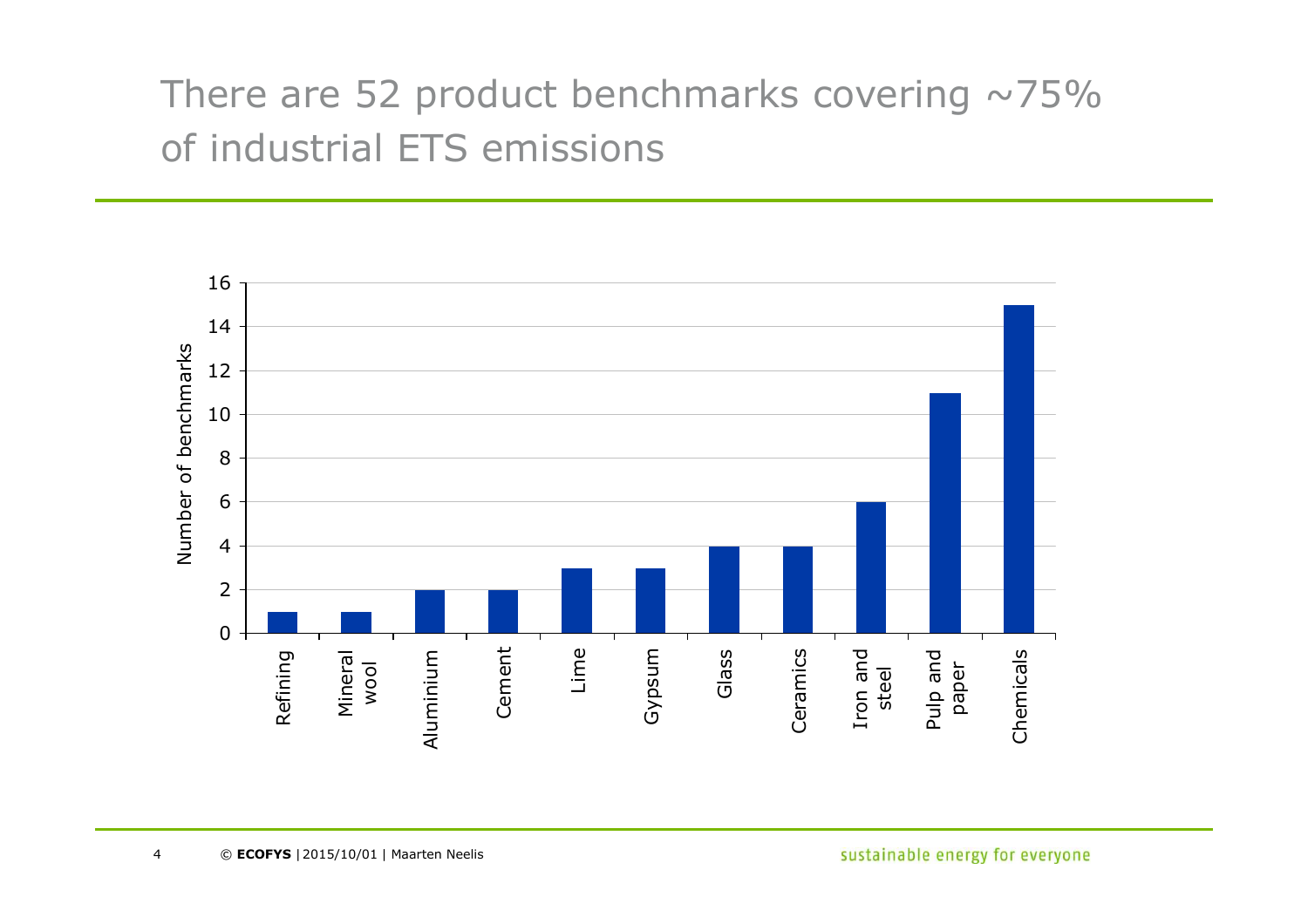## Guidelines for product definition

- • Is verifiable production data available based on unambiguous and justifiable product classifications?
- • Is there an intermediate product that is traded between EU ETS installations?
- • What is the difference in emission intensity with similar products? (we grouped products with similar applications)
- • What are the emissions related to the product compared to the total sector emissions?
- • What are the emissions related to the product compared to the emissions in the EU ETS?
- •How many installations produce the product?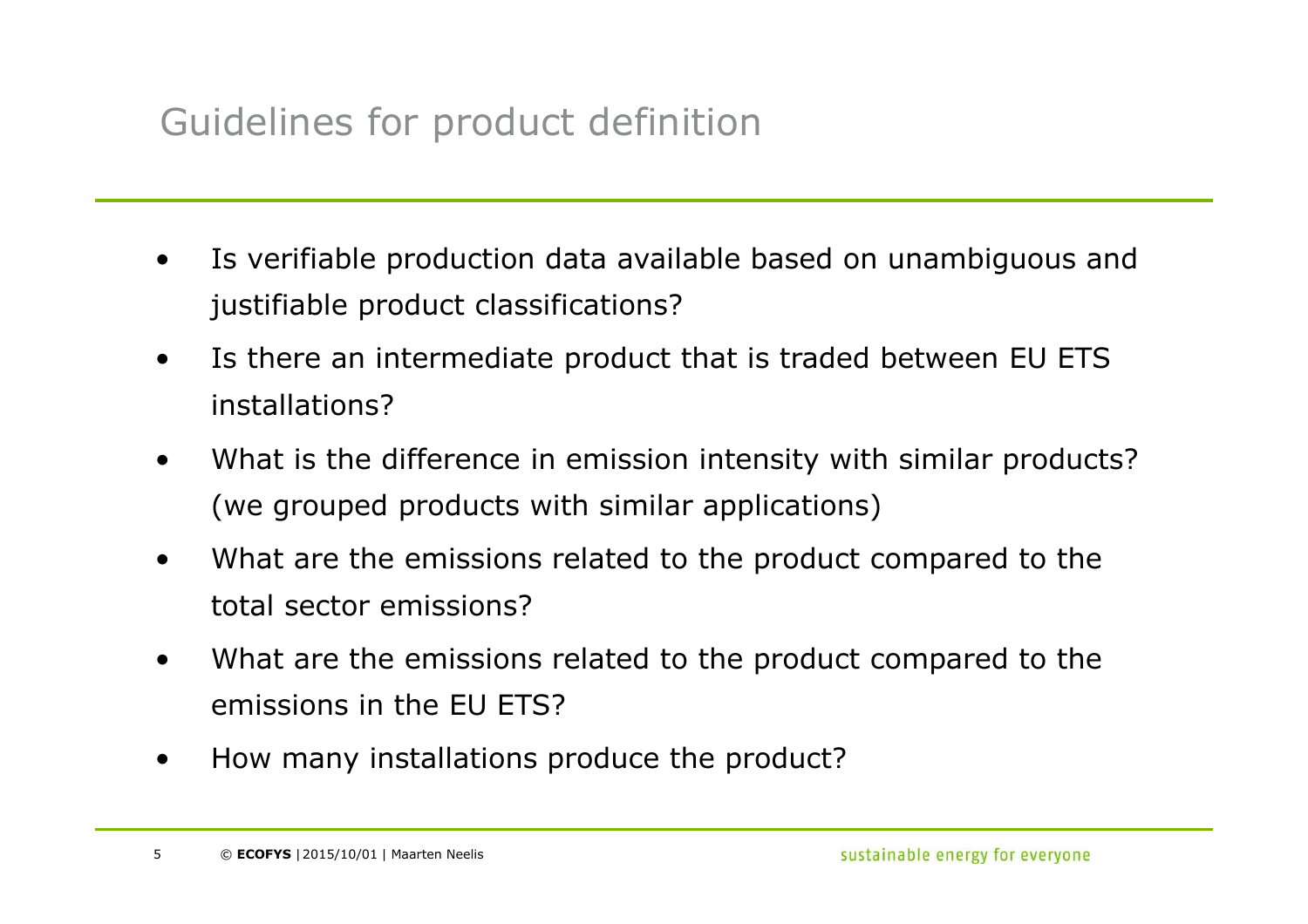# 'One product - one benchmark' principle

- •No differentiation by technology
- •No differentiation by fuel type used
- •No differentiation by plant age
- $\bullet$ No differentiation by country
- •No corrections for raw material quality
- •No corrections for climatic circumstances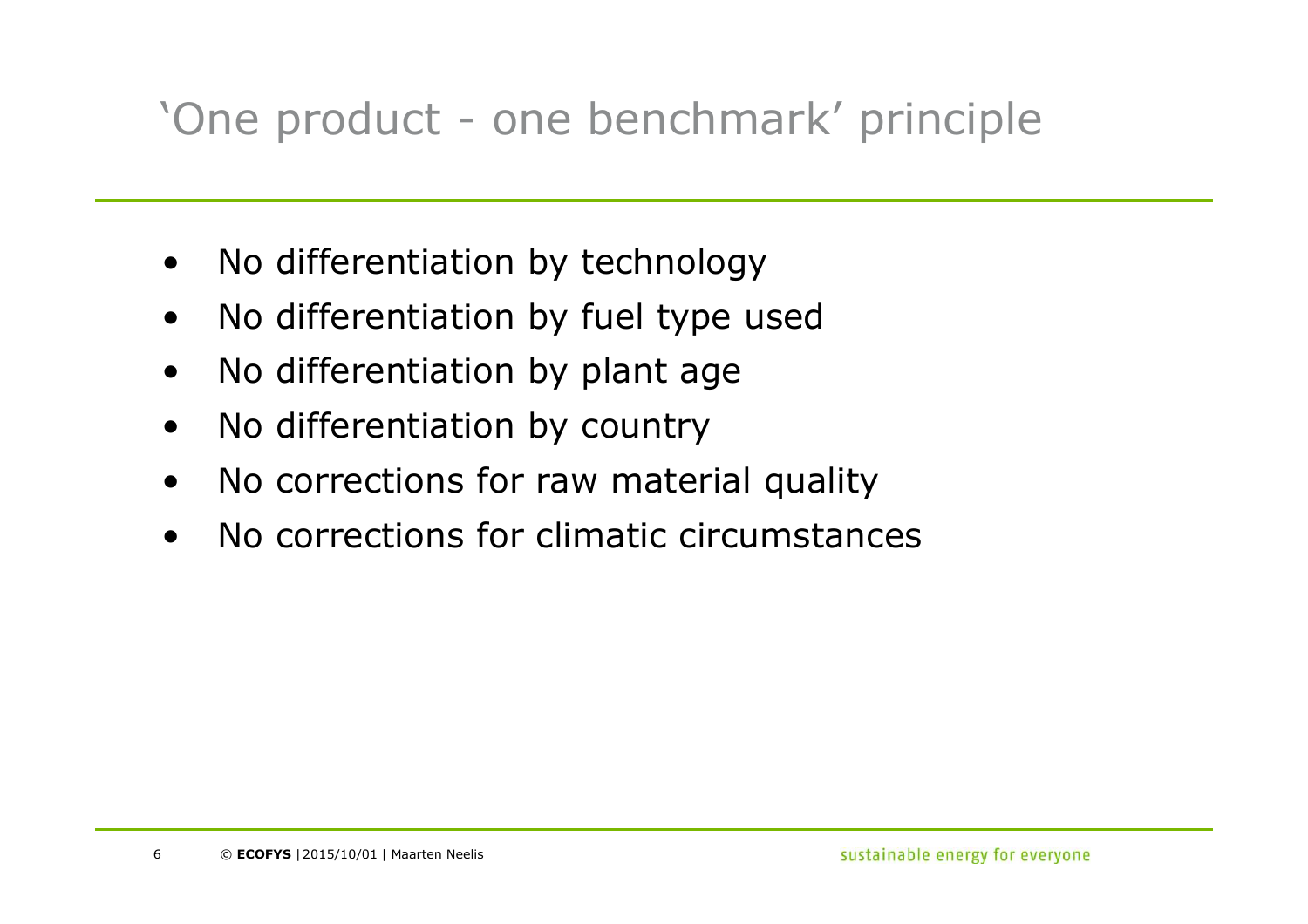# Benchmarks are based on the average of the best 10% performing installations

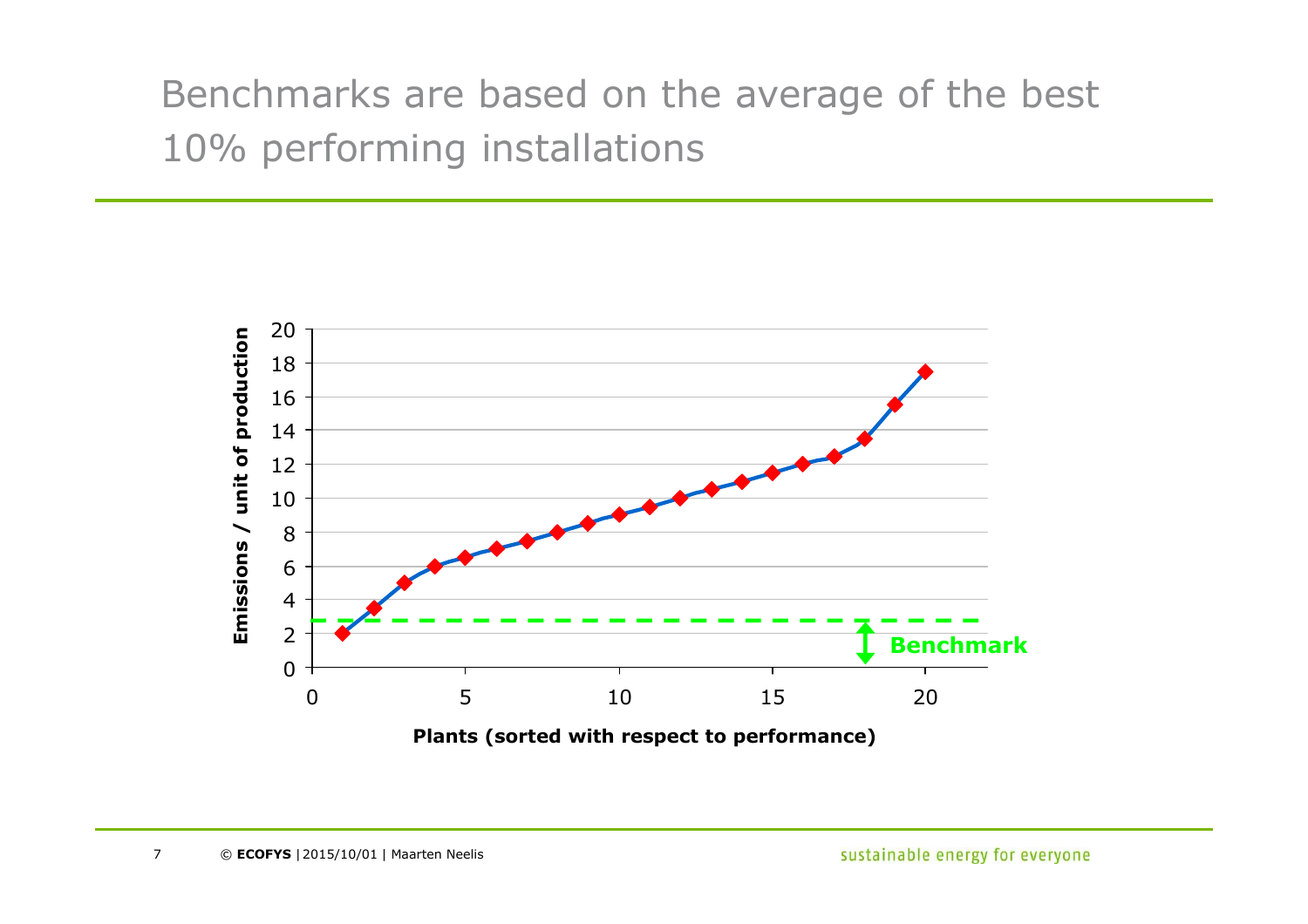## Product benchmarks cover a complete production process

Basic free allocation: Product BM (t-CO<sub>2</sub>/t-product) x Production (t-product)



sustainable energy for everyone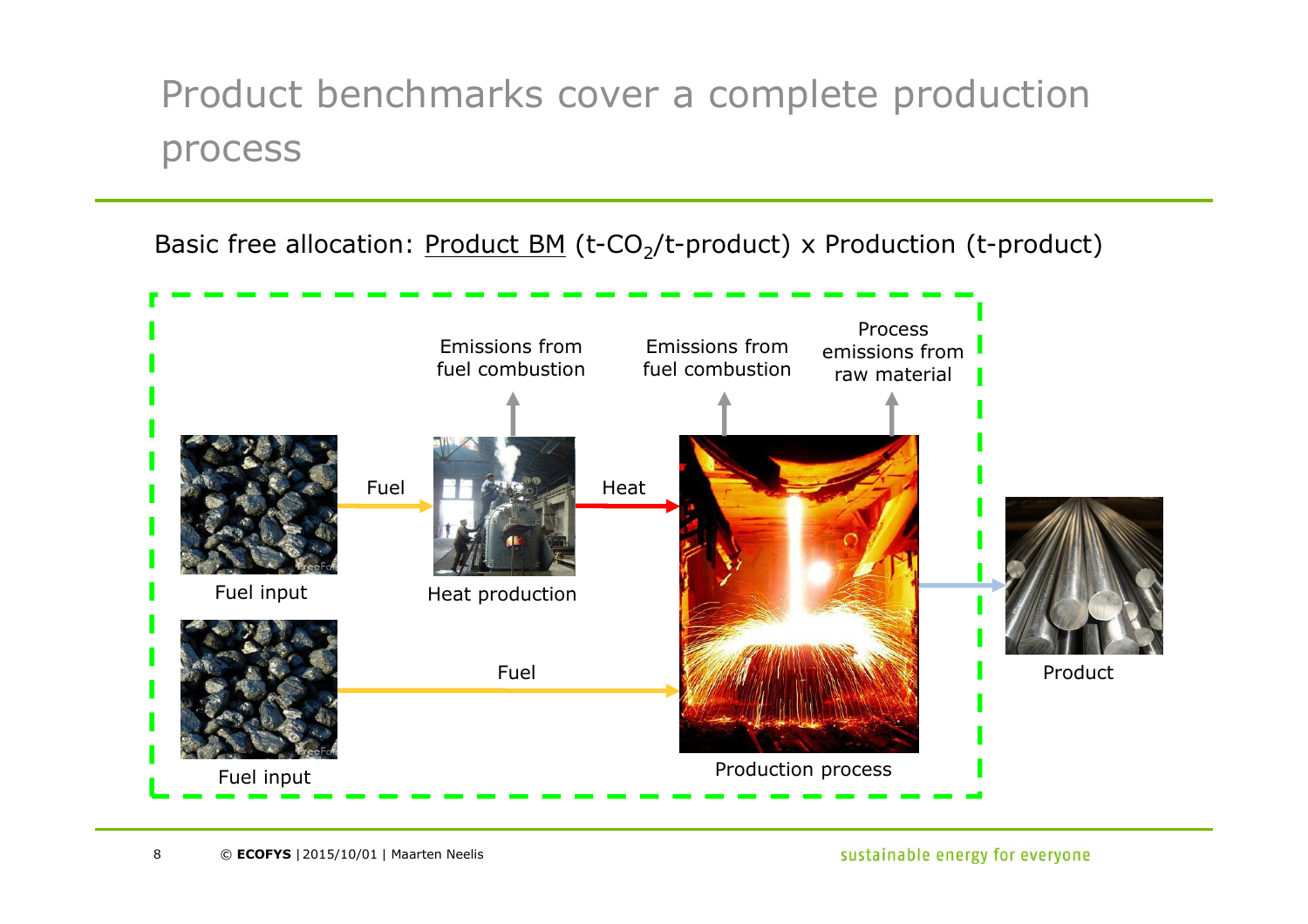Alternative approaches for activities not covered by a product benchmark

Basic free allocation: Heat Benchmark (t-CO<sub>2</sub>/GJ heat) x Heat consumption (GJ)

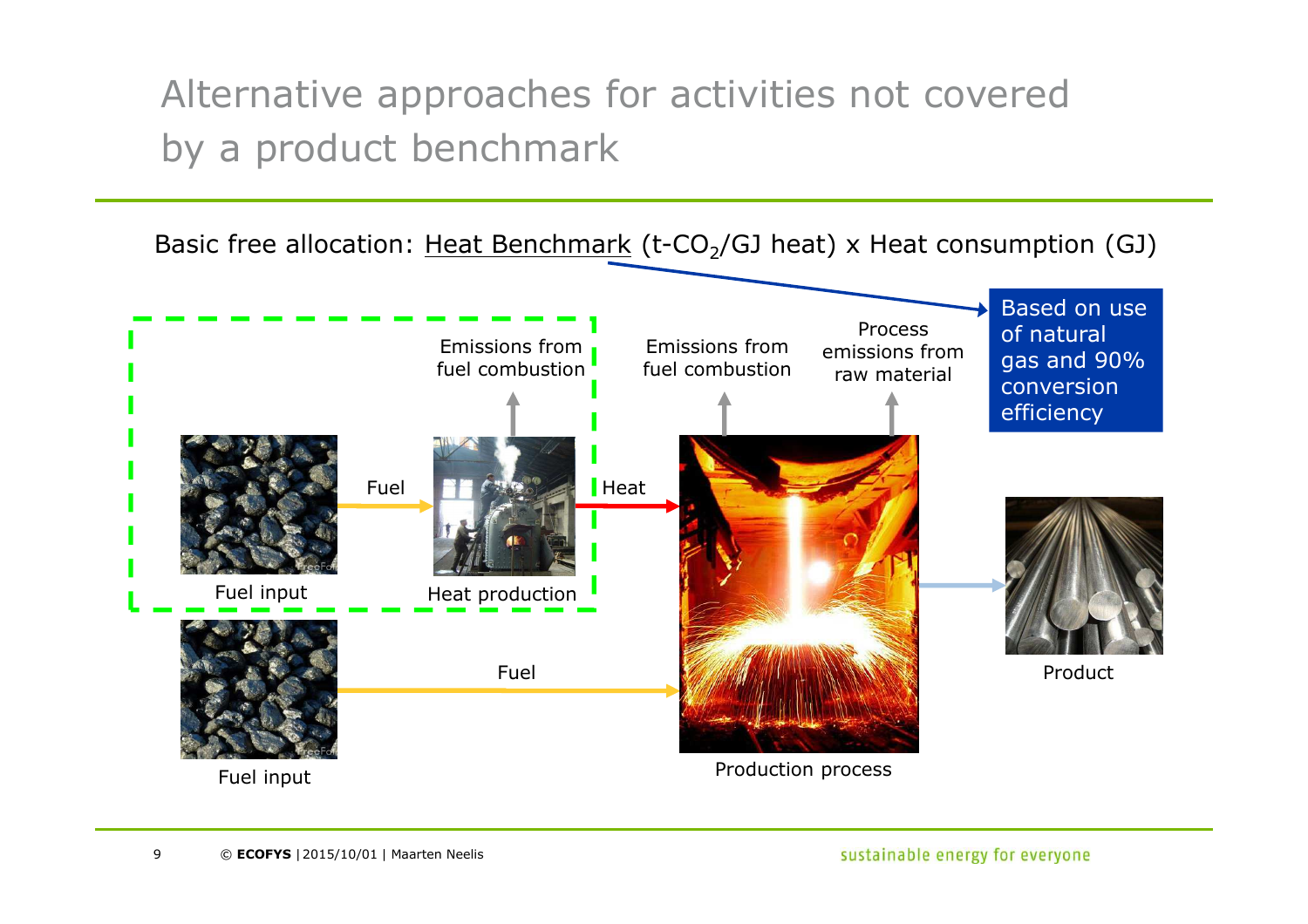Alternative approaches for activities not covered by a product benchmark

Basic free allocation: Fuel Benchmark (t-CO<sub>2</sub>/GJ fuel) x Fuel consumption (GJ)



sustainable energy for everyone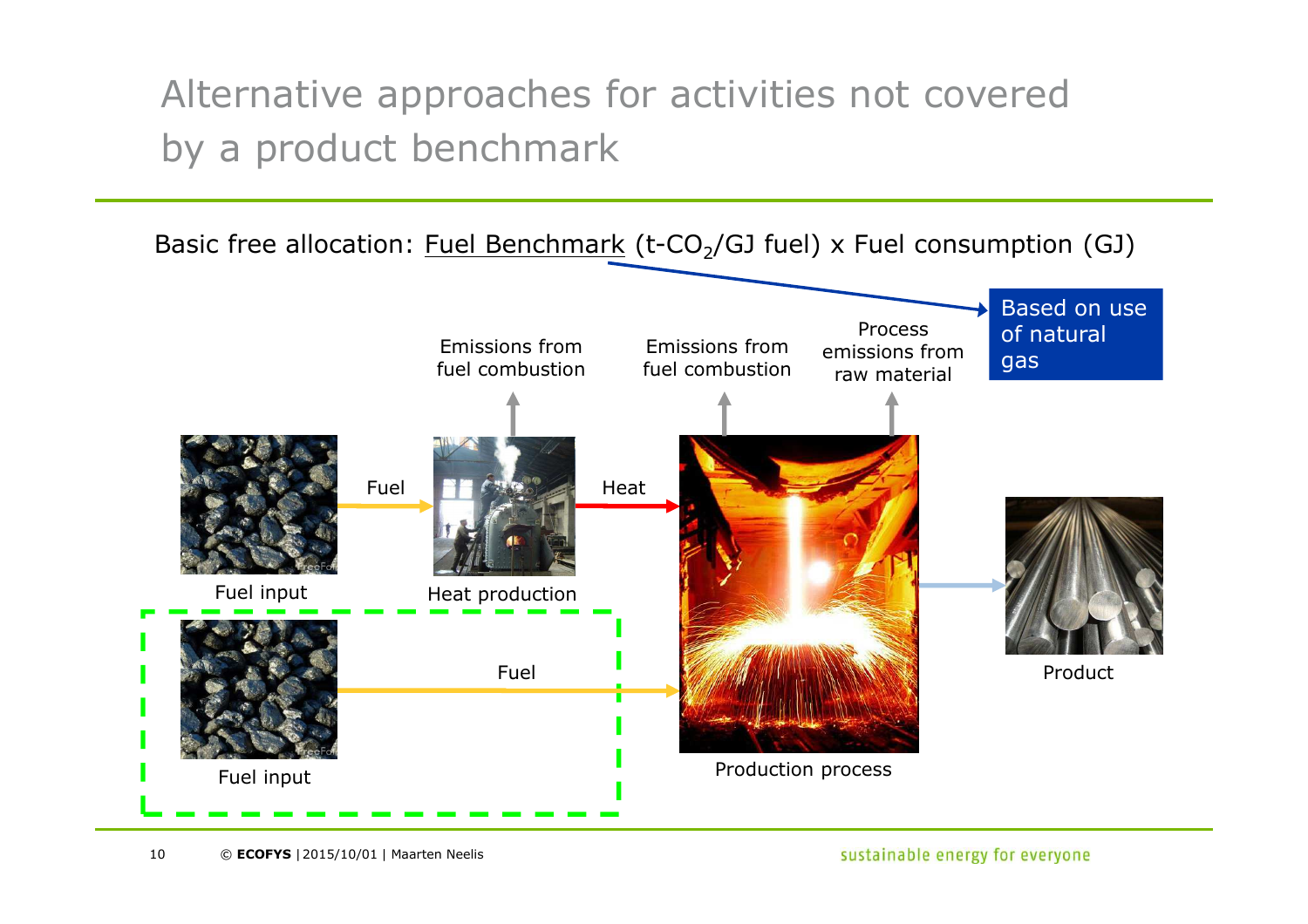Alternative approaches for activities not covered by a product benchmark

Basic free allocation:  $0.97 \times$  Process emissions (t-CO<sub>2</sub>)

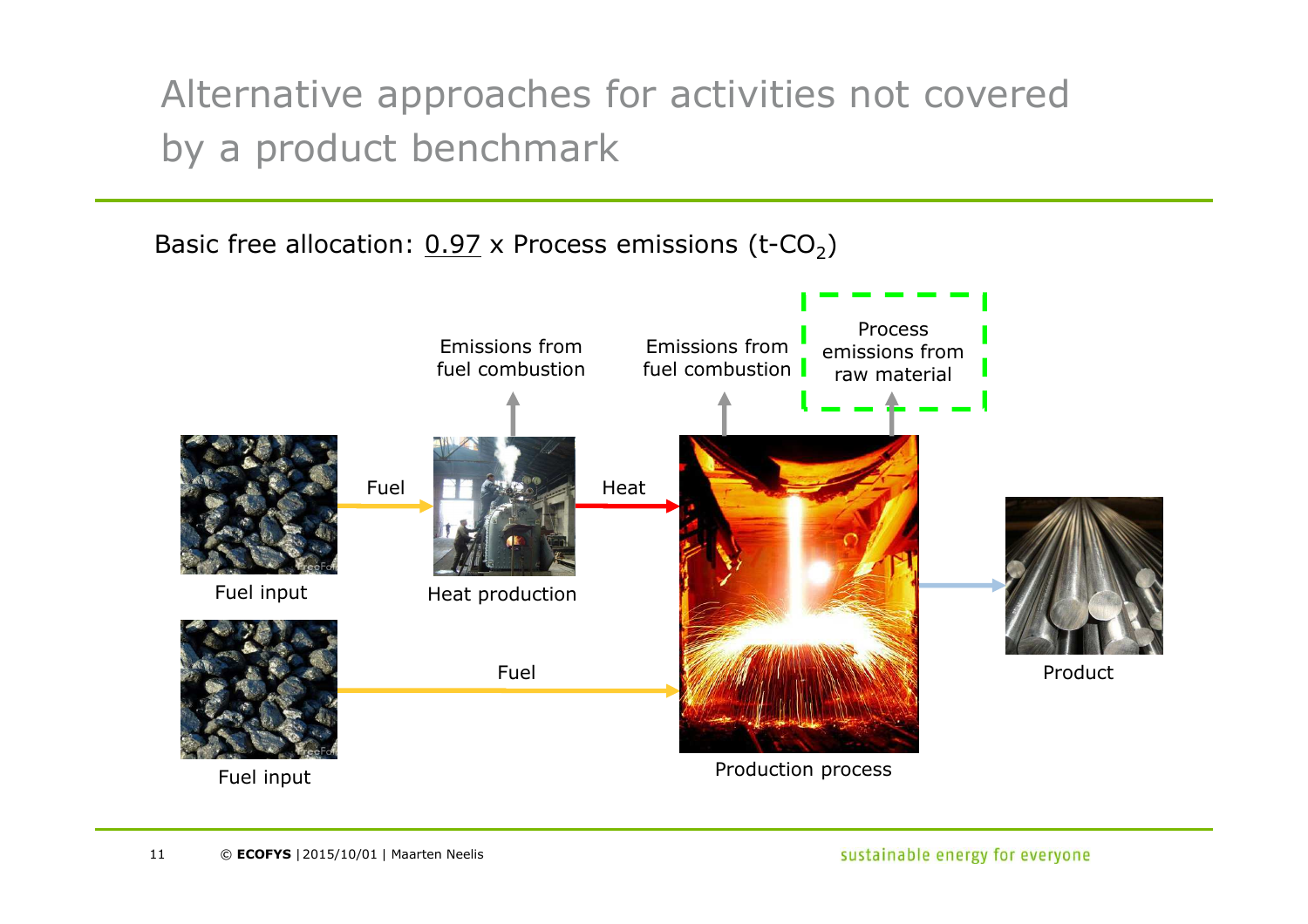# Benchmark values (see benchmark decision, I have a copy with me)

#### **ANNEX I**

#### **PRODUCT BENCHMARKS**

1. Definition of product benchmarks and system boundaries without consideration of exchangeability of fuel and electricity

| Product<br>benchmark | Definition of products covered                                                                                                                                                                                                            | Definition of processes and emissions covered<br>(system boundaries)                                                                                                                                                                                                                                                                                                                                                                                 | Carbon leakage<br>exposure as<br>determined by<br>Decision<br>$2010/2$ /EU for<br>the years 2013<br>and 2014 | Benchmark<br>value<br>(allowances(t) |
|----------------------|-------------------------------------------------------------------------------------------------------------------------------------------------------------------------------------------------------------------------------------------|------------------------------------------------------------------------------------------------------------------------------------------------------------------------------------------------------------------------------------------------------------------------------------------------------------------------------------------------------------------------------------------------------------------------------------------------------|--------------------------------------------------------------------------------------------------------------|--------------------------------------|
| Coke                 | Coke-oven coke (obtained from<br>the carbonisation of coking<br>coal, at high temperature) or<br>gas-works coke (by-product of<br>gas-works plants) expressed as<br>tons of dry coke. Lignite coke<br>is not covered by this<br>benchmark | All processes directly or indirectly linked<br>to the process units coke ovens,<br>H <sub>2</sub> S/NH <sub>3</sub> incineration, coal preheating<br>(defreezing), coke gas extractor, desul-<br>phurisation unit, distillation unit, steam<br>generation plant, pressure control in<br>batteries, biological water treatment,<br>miscellaneous heating of by-products<br>and hydrogen separator are included.<br>Coke oven gas cleaning is included | yes                                                                                                          | 0,286                                |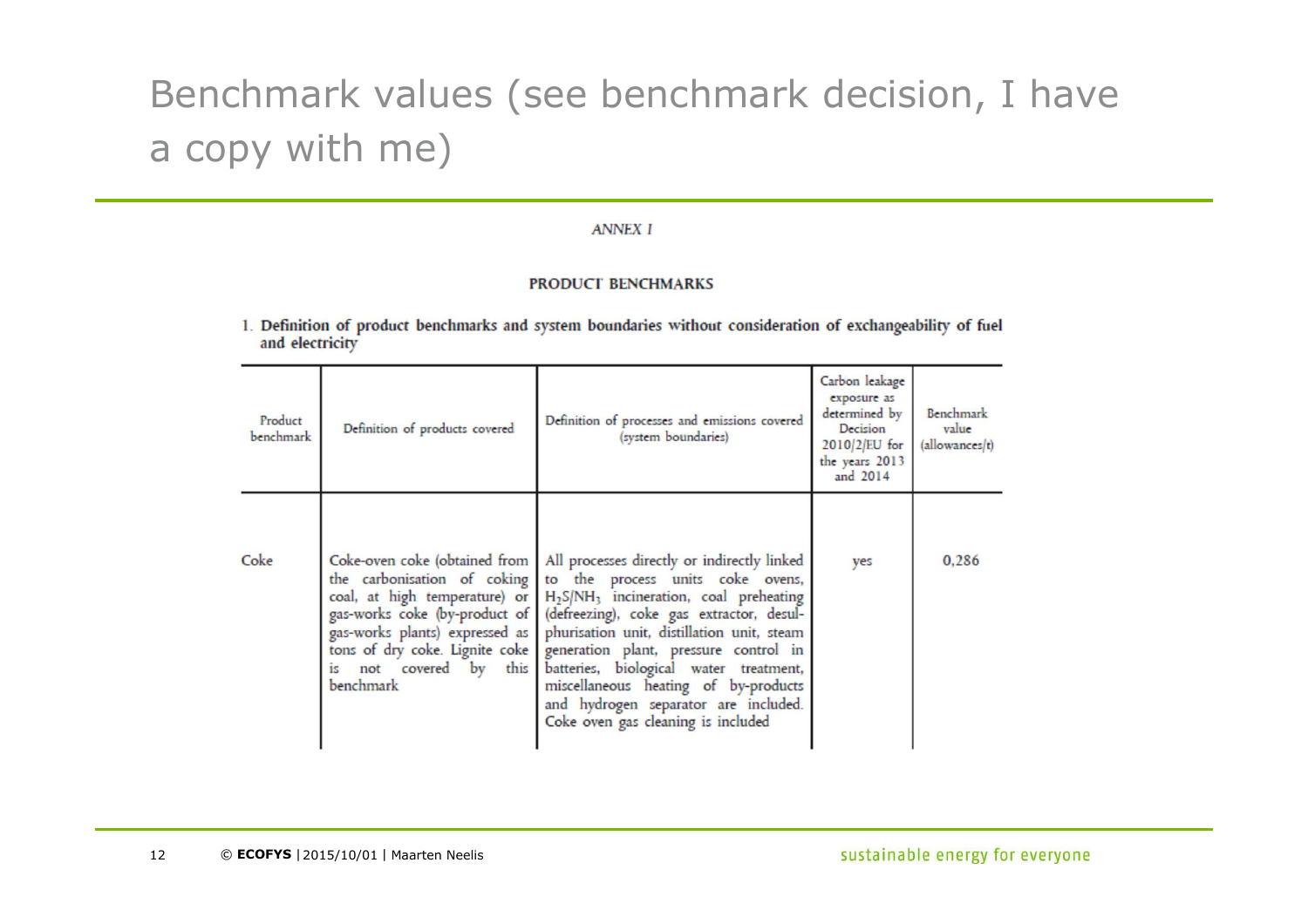# Estimated free allocation from different methodologies



#### **Note: there is no free allocation for electricity production or consumption!**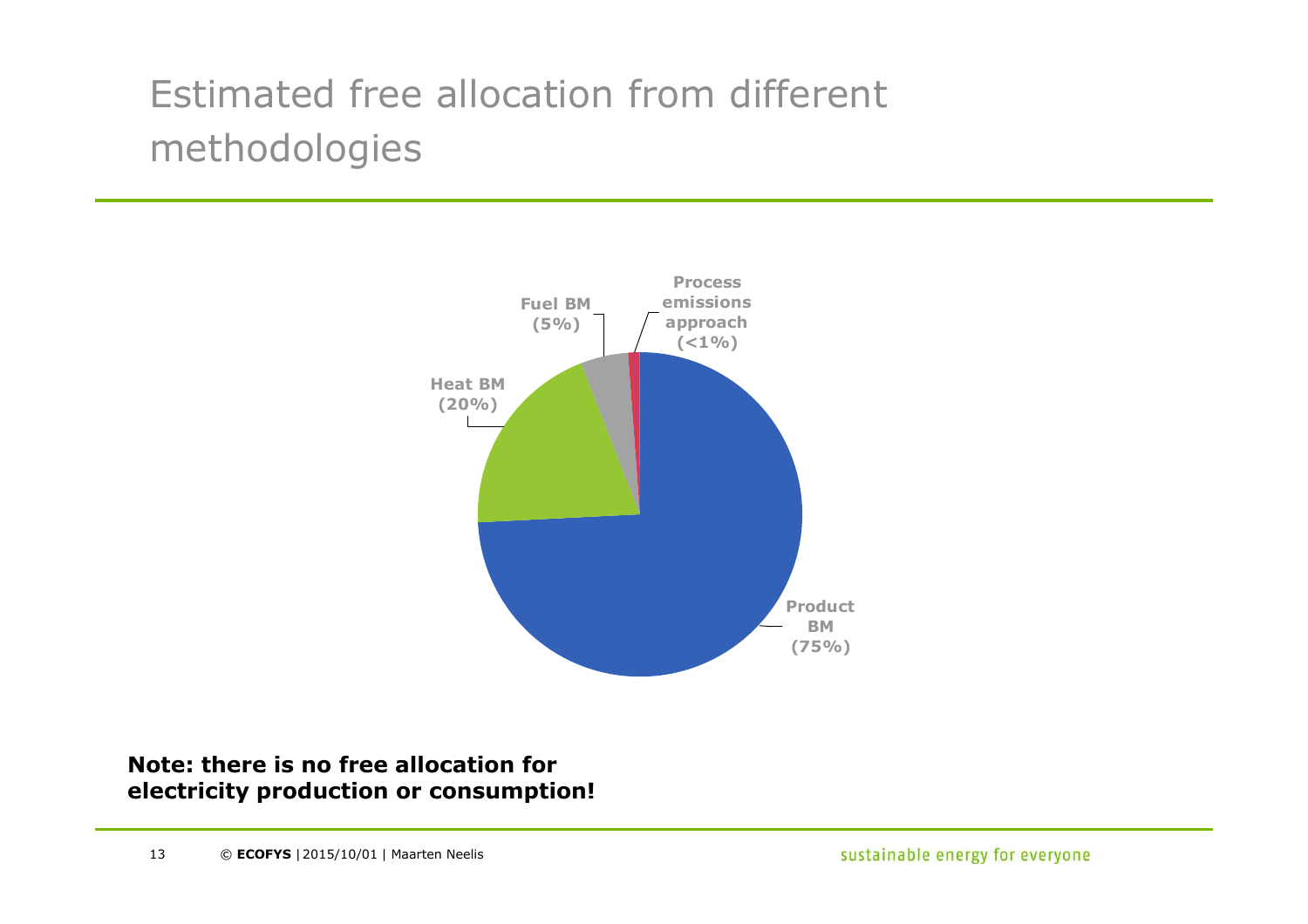## Complexity: cross-boundary heat flows: problem



- •Allocation based on product of installation Y
- •(Part of) the emissions occur in installation X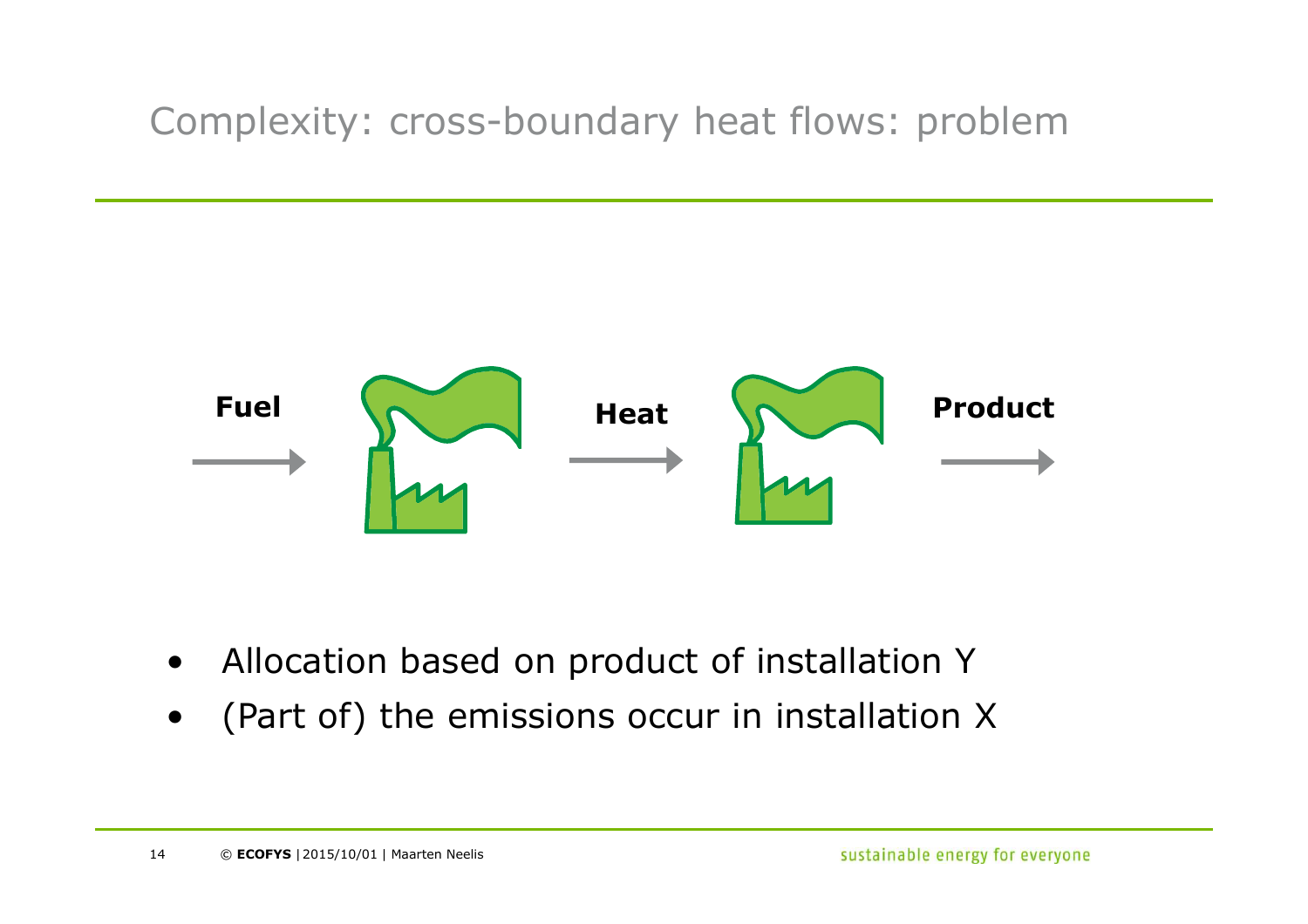## Complexity: exchangeability of fuel and electricity

### Allocation =  $X *$  Benchmark  $*$  Activity Level



#### **For 14 out of 52benchmarks:**

- $\overline{\phantom{a}}$ Refineries
- **EAF** carbon steel  $\mathbf{r}$
- **EAF** high alloy steel
- $\overline{\phantom{a}}$ Iron casting
- **Mineral wool**  $\mathbf{r}$
- $\mathbf{r}$ Plasterboard
- **Carbon black**  $\mathcal{L}_{\mathcal{A}}$
- $\mathcal{L}_{\mathcal{A}}$ Ammonia
- **Steam cracking**  $\mathcal{L}_{\mathcal{A}}$
- $\overline{\phantom{a}}$ Aromatics
- $\overline{\phantom{a}}$ Styrene
- **Hydrogen**  $\mathcal{L}_{\mathcal{A}}$
- **Synthesis gas** ⊔
- $\mathbf{r}$  Ethylene oxyde/ethylene glycols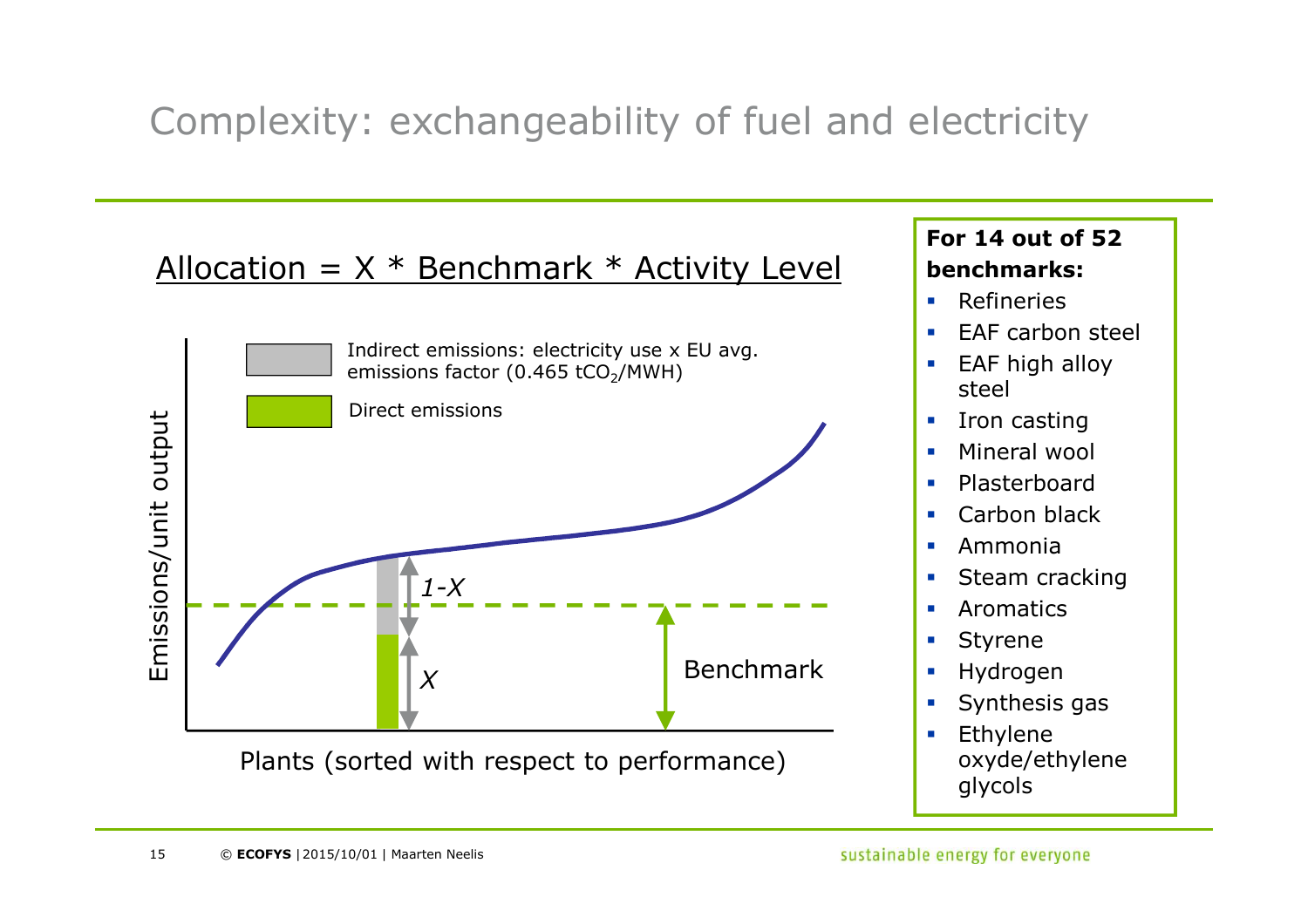## Who did what in the development of benchmarks?

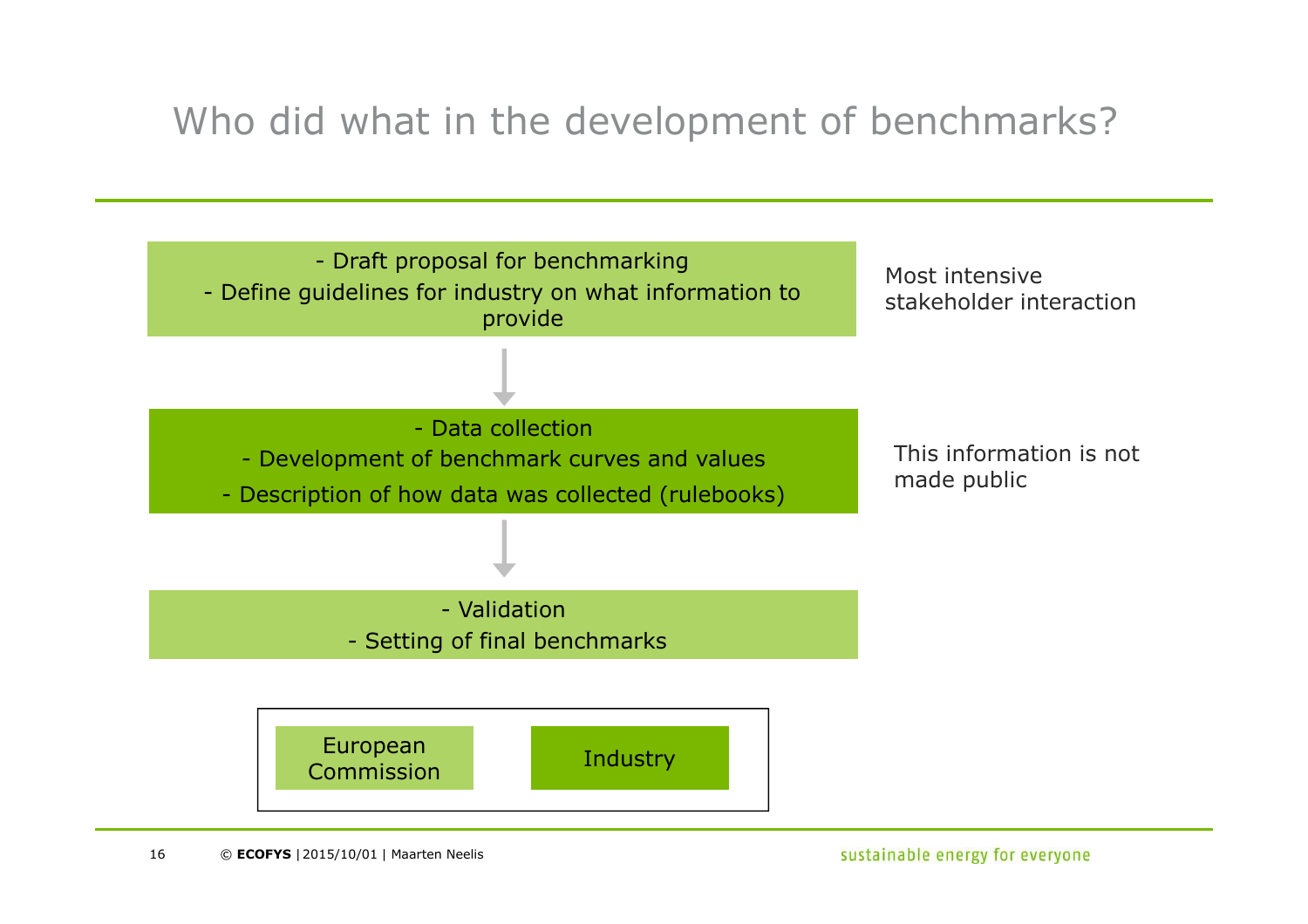# Benchmarks and innovation, input for the discussion

- • Very little opposition to the approach as such. The ETS proposal for phase IV proposes to more or less copy-paste the methodology towards phase IV with a benchmark update as only change
- • Shape of the benchmark curve will have role in the benchmark update as one of the proxies indicating the potential to abate
- • One product, one benchmark approach ensured that incentives to abate were kept as much as possible in the system
- •Ultimately, the carbon price remains the key incentive
- • Especially for the heavy emitting sectors, the benchmark exercise in the EU did not yield too much additional insights to the already known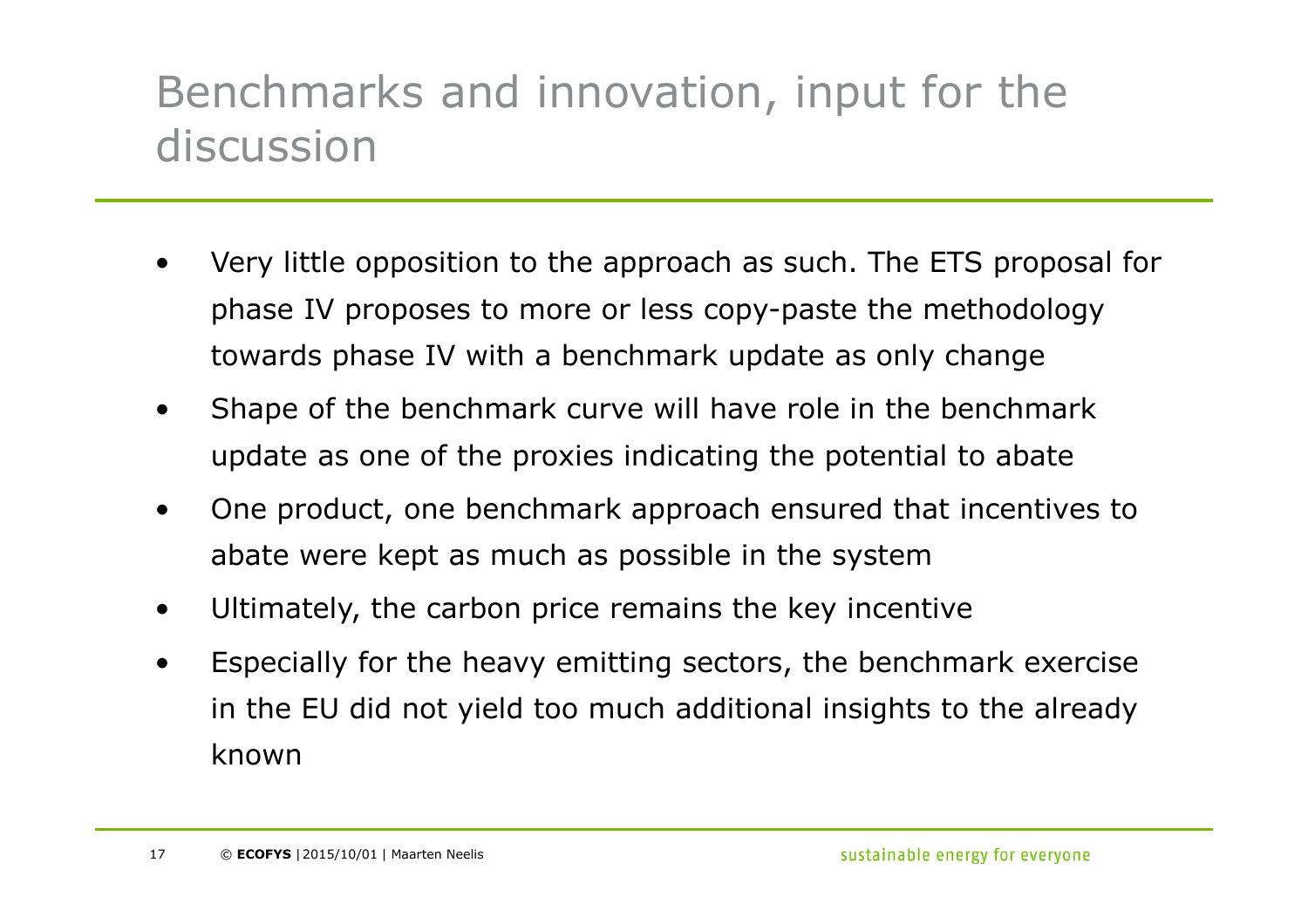# Room for international coordination, input into the discussion



Figure 1 Overview of existing, emerging, and potential regional, national, and subnational carbon pricing instruments (ETS and tax)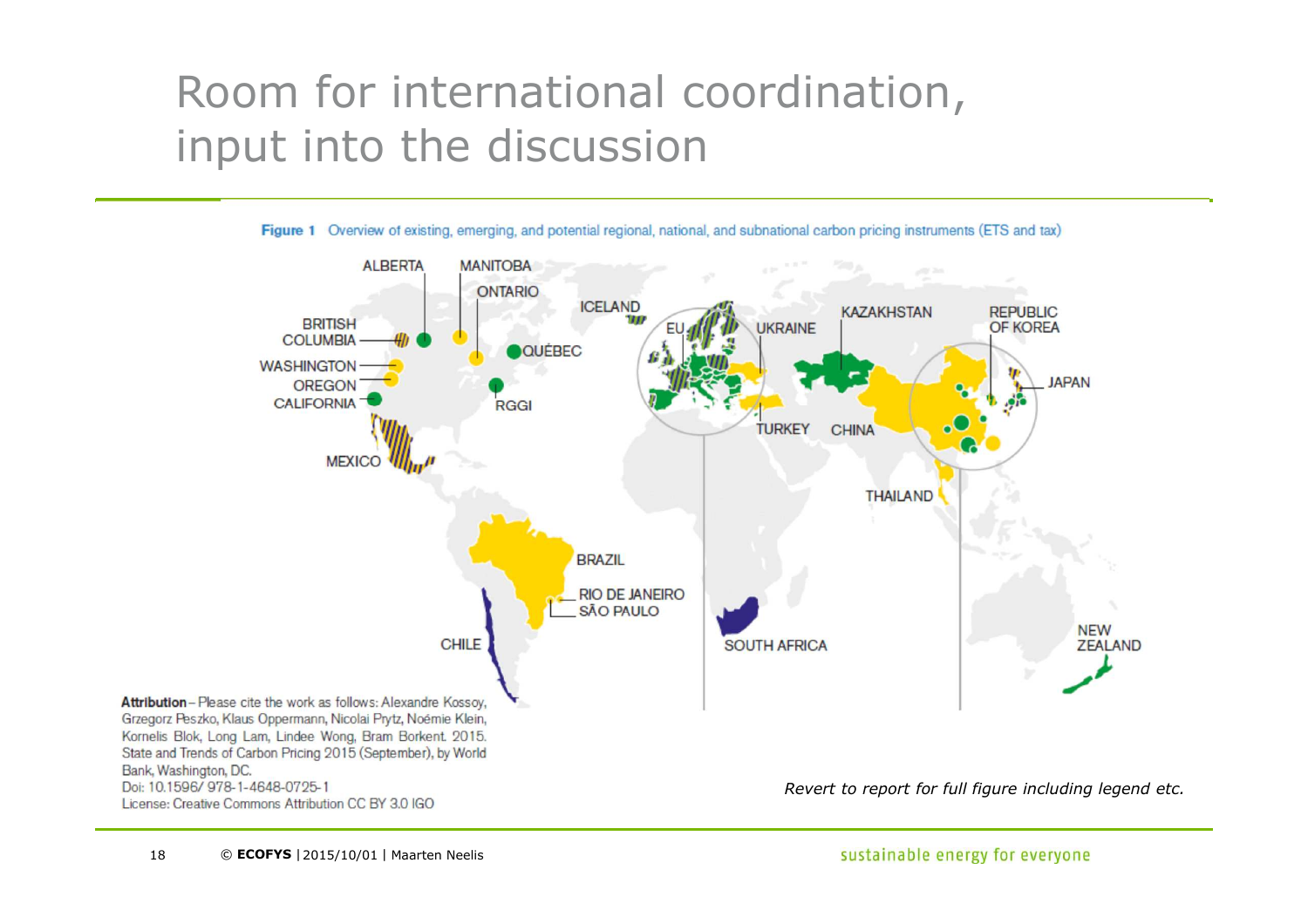# International coordination, input for the discussion

- • To streamline leakage protection, facilitate linkages, and support industry claims on potential etc., international guidance on benchmark development is much needed
- • International sector representations (ICCA, World Steel etc.) could have a leading role, potentially supported internationally (e.g. via the WB-PMR, WBCSD, others)
- • There are ways to go around data confidentiality (see e.g. the WBCSD-CSI experience)
- •Arguably, also industry has only to gain from harmonization